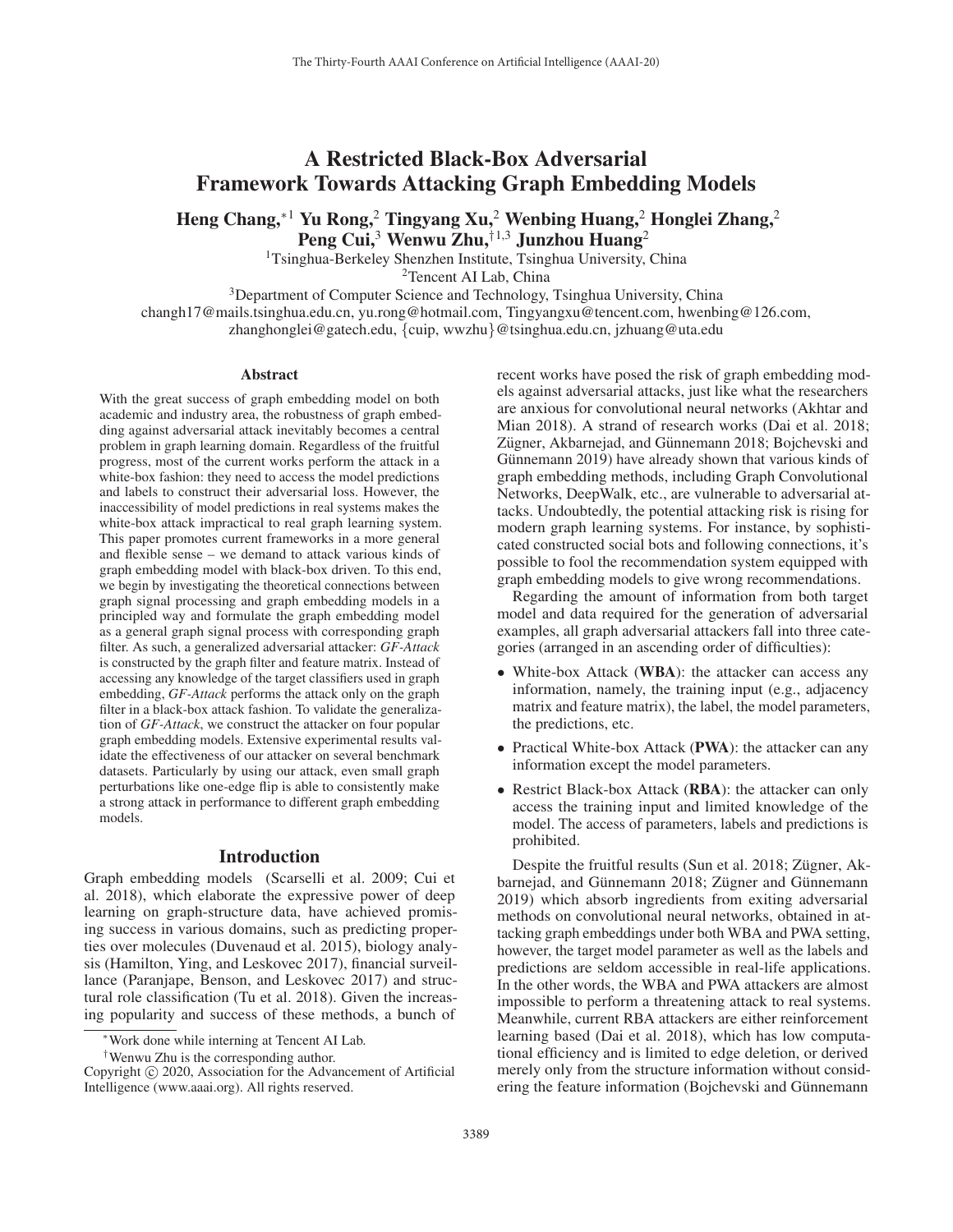

Figure 1: The overview of whole attack procedure of *GF-Attack*. Given target vertices 5 and 7, *GF-Attack* aims to misclassify them by attacking the graph filter and producing adversarial edges (edge  $e_{45}$  deleted and edge  $e_{78}$  added ) on graph structure. The common graph embedding block refers to the general target GNN model and can be any kind of potential GNN models, illustrating the flexibility and extensibility of GF-Attack. In this vein, GF-Attack would not change the target embedding model.

2019). Therefore, how to perform the effective adversarial attack toward graph embedding model relying on the training input, a.k.a., RBA setting, is still more challenging yet meaningful in practice.

is able to effectively propose adversarial attacks to popular unsupervised/semi-supervised graph embedding models on real-world datasets without access to the classifier.

## Related work

For explanation of graph embedding models, (Xu et al. 2018) and (Qiu et al. 2018) show some insights on the understanding of Graph Convolutional Networks and samplingbased graph embedding, respectively. However, they focus on proposing new graph embedding frameworks in each type of methods rather than building up a theoretical connection.

Only recently adversarial attacks on deep learning for graphs have drawn unprecedented attention from researchers. (Dai et al. 2018) exploits a reinforcement learning based framework under RBA setting. However, they restrict their attacks on edge deletions only for node classification, and do not evaluate the transferability. (Zügner, Akbarnejad, and Günnemann 2018) proposes attacks based on a surrogate model and they can do both edge insertion/deletion in contrast to (Dai et al. 2018). But their method utilizes additional information from labels, which is under PWA setting. Further, (Zügner and Günnemann 2019) utilizes meta-gradients to conduct attacks under black-box setting by assuming the attacker uses a surrogate model same as (Zügner, Akbarnejad, and Günnemann 2018). Their performance highly depends on the assumption of the surrogate model, and also requires label information. Moreover, they focus on the global attack setting. (Xu et al. 2019) also proposes a gradient-based method under WBA setting and overcomes the difficulty brought by discrete graph structure data. (Bojchevski and Günnemann 2019) considers a different adversarial attack task on vertex embeddings under RBA setting. Inspired by (Qiu et al. 2018), they maximize the loss obtained by DeepWalk with matrix perturbation theory while only consider the information from adjacent matrix. In contrast, we focus on semi-supervised learning on node classification combined with features. Remarkably, despite all above-introduced works except (Dai et al. 2018) show the existence of transferability in graph embedding methods by experiments, they all lack theoretical analysis on the implicit connection. In this work, for the first time, we theoretically connect different kinds of graph embedding models and propose a general optimization prob-

The core task of the adversarial attack on graph embedding model is to damage the quality of output embeddings to harm the performance of downstream tasks within the manipulated features or graph structures, i.e., vertex or edge insertion/deletion. Namely, finding the embedding quality measure to evaluate the damage of embedding quality is vital. For the WBA and PWA attackers, they have enough information to construct this quality measure, such as the loss function of the target model. In this vein, the attack can be performed by simply maximize the loss function reversely, either by gradient ascent (Dai et al. 2018) or a surrogate model (Zügner, Akbarnejad, and Günnemann 2018; Zügner and Günnemann 2019) given the known labels. However, the RBA attacker can not employ the limited information to recover the loss function of the target model, even constructing a surrogate model is impossible. In a nutshell, the biggest challenge of the RBA attacker is: how to figure out the goal of the target model barely by the training input.

In this paper, we try to understand the graph embedding model from a new perspective and propose an attack framework: *GF-Attack*, which can perform adversarial attack on various kinds of graph embedding models. Specifically, we formulate the graph embedding model as a general graph signal processing with corresponding graph filter which can be computed by the input adjacency matrix. Therefore, we employ the graph filter as well as feature matrix to construct the embedding quality measure as a T-rank approximation problem. In this vein, instead of attacking the loss function, we aim to attack the graph filter of given models. It enables *GF-Attack* to perform attack in a restrict black-box fashion. Furthermore, by evaluating this T-rank approximation problem, *GF-Attack* is capable to perform the adversarial attack on any graph embedding models which can be formulate to a general graph signal processing. Meanwhile, we give the quality measure construction for four popular graph embedding models (GCN, SGC, DeepWalk, LINE). Figure 1 provides the overview of whole attack procedure of *GF-Attack*. Empirical results show that our general attacking method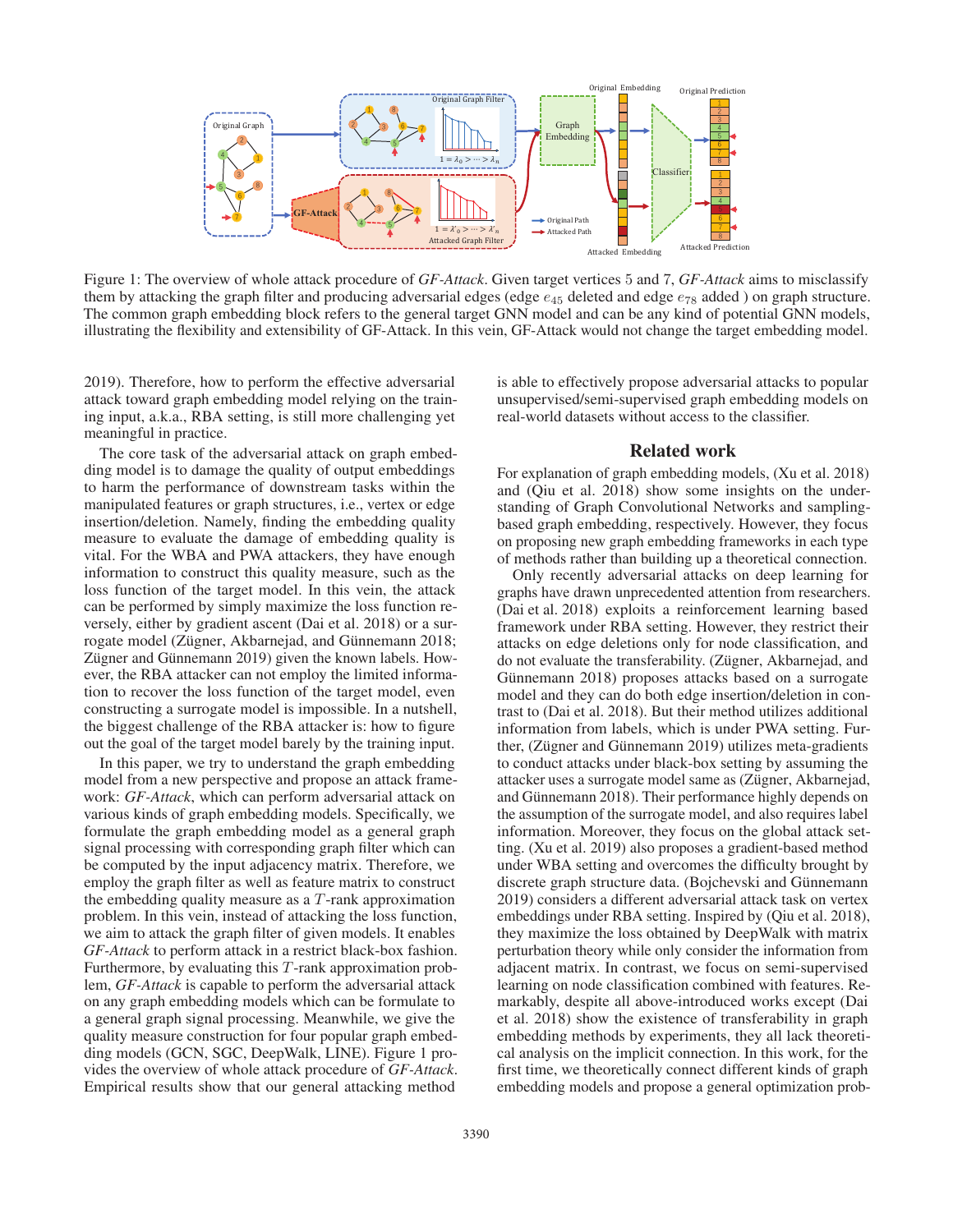lem from parametric graph signal processing. An effective algorithm is developed afterwards under RBA setting.

## **Preliminary**

Let  $G(V, \mathcal{E})$  be an attributed graph, where V is a vertex set with size  $n = |\mathcal{V}|$  and  $\mathcal{E}$  is an edge set. Denote  $A \in \{0,1\}^{n \times n}$  as an adjacent matrix and  $X \in \mathbb{R}^{n \times l}$  as a feature matrix with dimension l.  $D_{ii} = \sum_j A_{ij}$  refers the degree matrix.  $vol(G) = \sum_i \sum_j A_{ij} = \sum_i D_{ii}$  denote the volume of G. For consistency, we denote the pernotes the volume of G. For consistency, we denote the perturbed adjacent matrix as  $A'$  and the normalized adjacent matrix as  $\hat{A} = D^{-\frac{1}{2}}AD^{-\frac{1}{2}}$ . Symmetric normalized Lapla-<br>cian and random walk normalized Laplacian are referred as cian and random walk normalized Laplacian are referred as  $L^{sym} = I_n - D^{-\frac{1}{2}}AD^{-\frac{1}{2}}$  and  $L^{rw} = I_n - D^{-1}A$ .<br>Given a graph embedding model  $\mathcal{M}_{\Omega}$  parameterize

Given a graph embedding model  $\mathcal{M}_{\Theta}$  parameterized by  $\Theta$ and a graph  $G(V, \mathcal{E})$ , the adversarial attack on graph aims to perturb the learned vertex representation  $Z = \mathcal{M}_{\Theta}(A, X)$  to damage the performance of the downstream learning tasks. Three components in graphs can be attacked as targets:

- Attack on  $\mathcal V$ : Add/delete vertices in graphs. This operation may change the dimension of the adjacency matrix A.
- Attack on A: Add/delete edges in graphs. This operation would lead to the changes of entries in the adjacency matrix A. This kind of attack is also known as *structural attack*.
- Attack on  $X$ : Modify the attributes attached on vertices.

Here, we mainly focus on adversarial attacks on graph structure A, since attacking A is more practical than others in real applications (Tong et al. 2012).

## Adversarial Attack Definition

Formally, given a fixed budget  $\beta$  indicating that the attacker is only allowed to modify  $2\beta$  entries in A (undirected), the adversarial attack on a graph embedding model  $\mathcal{M}_{\Theta}$  can be formulated as (Bojchevski and Günnemann 2019):

$$
\arg \max_{A'} \mathcal{L}(A', Z)
$$
\n
$$
\text{s.t. } Z = \mathcal{M}_{\Theta}(A', X),
$$
\n
$$
\Theta^* = \arg \min_{\Theta} \mathcal{L}(\Theta; A', X), \|A' - A\| = 2\beta,
$$
\n(1)

where Z is the embedding output of the model  $\mathcal{M}_{\Theta}$  and  $\mathcal{L}(\cdot, \cdot)$  is the loss function minimized by  $\Theta$ .  $\mathcal{L}(A', Z)$  is defined as the loss measuring the attack damage on output defined as the loss measuring the attack damage on output embeddings, lower loss corresponds to higher quality. For the WBA,  $\mathcal{L}(A', Z)$  can be defined by the minimization of<br>the target loss i.e.  $\mathcal{L}(A', Z) = \inf \mathcal{L}(A', Z)$ . This is a bithe target loss, i.e.,  $\mathscr{L}(A', Z) = \inf_{\Theta} \mathcal{L}(A', Z)$ . This is a bilevel optimization problem if we need to re-train the model during attack. Here we consider a more practical scenario:  $\Theta^* = \arg \min_{\Theta} \mathcal{L}(\Theta; A, X)$  are learned on the clean graph and remains unchanged during attack.

#### Methodologies

Graph Signal Processing (GSP) focuses on analyzing and processing data points whose relations are modeled as graph (Shuman et al. 2013; Ortega et al. 2018). Similar to Discrete Signal Processing, these data points can be treated as *signals*. Thus the definition of *graph signal* is a mapping from vertex set V to real numbers  $\mathbf{x}: V \to \mathbb{R}$ . In this sense, the feature matrix  $X$  can be treated as graph signals with  $l$  channels. From the perspective of GSP, we can formulate graph embedding model  $\mathcal{M} : (A, X) \to \mathbb{R}^{n \times d}$  as the generalization of signal processing according to graph filter  $\mathcal H$  together with feature transformation:

$$
\tilde{X} = \mathcal{H}(X), X' = \sigma(\tilde{X}\Theta),
$$
\n(2)

where *H* denotes a graph signal filter,  $\sigma(\cdot)$  denotes the acti-<br>vation function and  $\Theta \subset \mathbb{R}^{l \times l'}$  denotes a convolution filter vation function, and  $\Theta \in \mathbb{R}^{l \times l'}$  denotes a convolution filter from l input channels to l' output channels. H can be con-- denotes a convolution filter structed by a polynomial function  $h(x) = \sum_{i=0}^{L} a_i x^i \in$  $\mathbb{R}^{n \times n}$  with graph-shift filter S, i.e.,  $\tilde{X} = h(S)X$ . Here, the praph-shift filter S reflects the locality property of graphs graph-shift filter  $S$  reflects the locality property of graphs, i.e., it represents a linear transformation of the signals of one vertex and its neighbors. It's the basic building blocks to construct  $H$ . We call this general model *Graph Filter Attack (GF-Attack)*. *GF-Attack* introduces the trainable weight matrix  $\Theta$  to enable stronger expressiveness which can fuse the structural and non-structural information.

## Embedding Quality Measure  $\mathscr{L}(A',Z)$  of<br>GF-Attack *GF-Attack*

According to (2), in order to avoid accessing the target model parameter Θ, we can construct the restricted black-box attack loss  $\mathcal{L}(A', Z)$  by attacking the graph filter  $\mathcal{H}$ . Recent works<br>(Yang et al. 2015: Nar et al. 2019) demonstrate that the output (Yang et al. 2015; Nar et al. 2019) demonstrate that the output embeddings of graph embedding models can have very lowrank property. Since our goal is to damage the quality of output embedding Z, we establish the general optimization problem accordingly as a T-rank approximation problem inspired from (Qiu et al. 2018):

$$
\mathcal{L}(A', Z) = ||h(S')X - h(S')_T X||_F^2, \tag{3}
$$

where  $h(S')$  is the polynomial graph filter, S' is the graph<br>shift filter constructed from the perturbed adiacency matrix shift filter constructed from the perturbed adjacency matrix  $A'. h(S')_T$  is the T-rank approximation of  $h(S')$ . According<br>to low-rank approximation  $\mathcal{L}(A' \mid Z)$  can be rewritten as: to low-rank approximation,  $\mathscr{L}(A', Z)$  can be rewritten as:

$$
\mathcal{L}(A', Z) = \|\sum_{i=T+1}^{n} \lambda_i' \mathbf{u}_i \mathbf{u}_i^T X\|_F \le \sum_{i=T+1}^{n} \lambda_i'^2 \cdot \sum_{i=T+1}^{n} \|\mathbf{u}_i^T X\|_2^2,
$$
\n(4)

where *n* is the number of vertices.  $h(S') = U\Lambda U^{T}$  is<br>the eigen-decomposition of the graph filter  $h(S') - h(S')$ the eigen-decomposition of the graph filter  $h(S')$ .  $h(S')$ <br>is a symmetric matrix  $\Lambda = diag(\lambda_1, ..., \lambda_n)$   $U =$ is a symmetric matrix.  $\Lambda = diag(\lambda_1, \dots, \lambda_n)$ ,  $U = [\mathbf{u}_1^T \dots \mathbf{u}_n^T]$  are the eigenvalue and eigenvector of graph  $[\mathbf{u}_1^T, \cdots, \mathbf{u}_n^T]$  are the eigenvalue and eigenvector of graph filter  $\mathcal{H}$  respectively in order of  $\lambda_1 > \lambda_2 > \cdots > \lambda_n$ filter  $\mathcal{H}$ , respectively, in order of  $\lambda_1 \geq \lambda_2 \geq \cdots \geq \lambda_n$ .  $\lambda_i$  is the corresponding eigenvalue after perturbation. While  $\|\sum_{i=T+1}^{n} \lambda_i \mathbf{u}_i \mathbf{u}_i^T X\|$  is hard to optimized, from (4), we can compute the upper bound instead of minimizing the loss directly. Accordingly, the goal of adversarial attack is to maximize the upper bound of the loss reversely. Thus the restrict black-box adversarial attack is equivalent to optimize:

$$
\arg \max_{A'} \sum_{i=T+1}^{n} {\lambda'_i}^2 \cdot \sum_{i=T+1}^{n} {\| \mathbf{u}_i^T X \|_2^2},
$$
  
s.t.  $||A' - A|| = 2\beta$ . (5)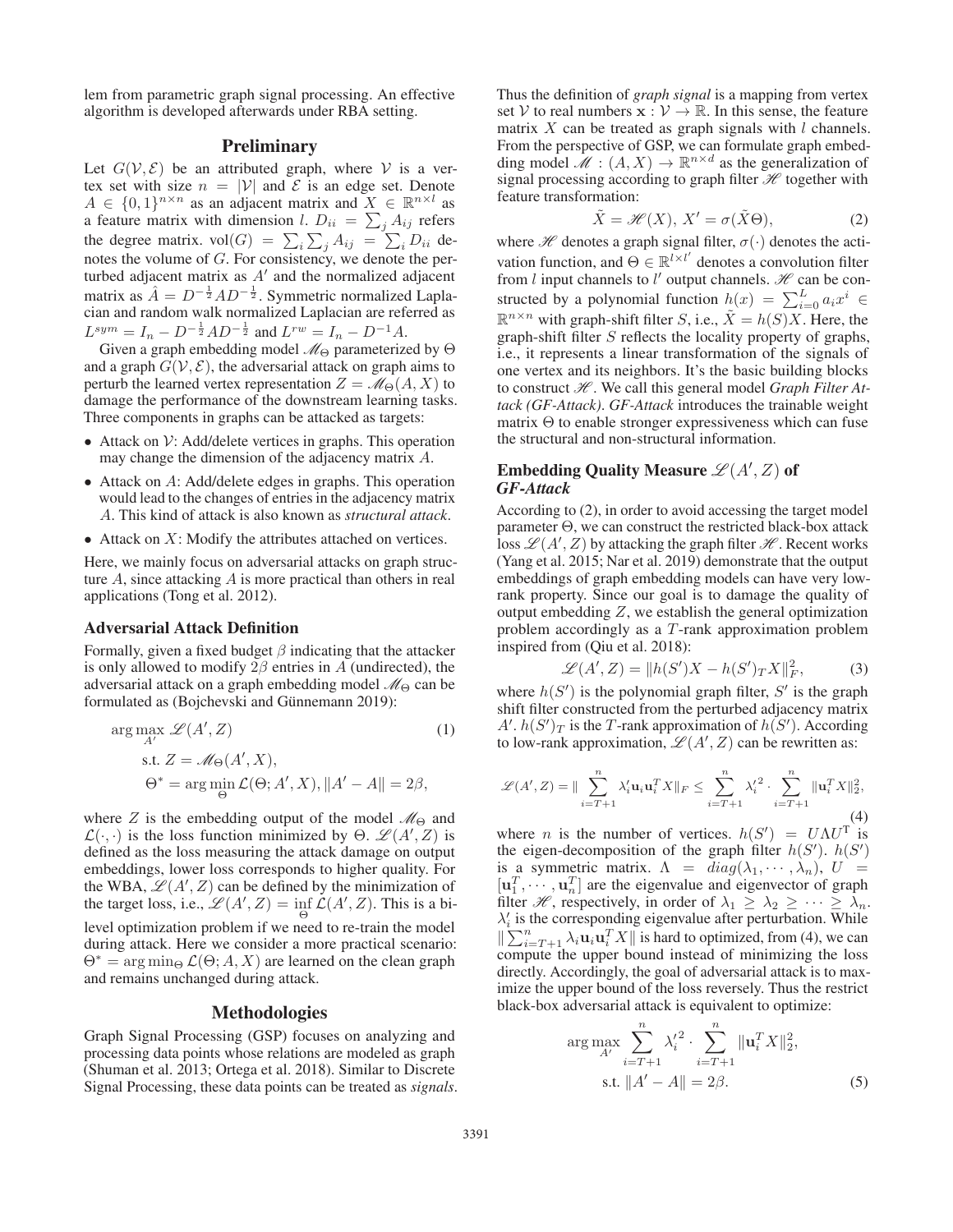Now our adversarial attack model is a general attacker. Theoretically, we can attack any graph embedding model which can be described by the corresponding graph filter  $H$ . Meanwhile, our general attacker provides theoretical explanation on the transferability of adversarial samples created by (Zügner, Akbarnejad, and Günnemann 2018; Zügner and Günnemann 2019; Bojchevski and Günnemann 2019), since modifying edges in adjacent matrix A implicitly perturbs the eigenvalues of graph filters. In the following, we will analyze two kinds of popular graph embedding methods and aim to perform adversarial attack according to (5).

### *GF-Attack* on Graph Convolutional Networks

Graph Convolution Networks extend the definition of convolution to the irregular graph structure and learn a representation vector of a vertex with feature matrix  $X$ . Namely, we generalize the Fourier transform to graphs to define the convolution operation:  $g_{\theta} * \mathbf{x} = U g_{\theta} U^T \mathbf{x}$ . To accelerate calculation, ChebyNet (Defferrard, Bresson, and Vandergheynst 2016) proposed a polynomial filter  $g_{\theta}(\Lambda) = \sum_{k=0}^{K} \theta_k \Lambda^k$ <br>and approximated  $g_{\theta}(\Lambda)$  by a truncated expansion concernand approximated  $g_{\theta}(\Lambda)$  by a truncated expansion concern-<br>ing Chebyshev polynomials  $T_k(x)$ . ing Chebyshev polynomials  $T_k(x)$ :

$$
g_{\theta'} * \mathbf{x} \approx \sum_{k=0}^{K} \theta'_k T_k(\widetilde{L}) \mathbf{x},
$$
 (6)

where  $\tilde{L} = \frac{2}{\lambda_{\text{max}}} L - I_n$  and  $\lambda_{\text{max}}$  is the largest eigenvalue of  $\Omega_{\text{other}}$ Laplacian matrix  $L, \theta' \in \mathbb{R}^K$  is now the parameter of Chebyshev polynomials  $T_k(x)$ . K denotes the  $K_{th}$  order polynomial in Laplacian. Due to the natural connection between Fourier transform and single processing, it's easy to formulate ChebyNet to *GF-Attack*:

Lemma 1. *The* K*-localized single-layer ChebyNet with activation function* <sup>σ</sup>(·) *and weight matrix* Θ *is equivalent to filter graph signal X with a polynomial filter*  $\mathcal{H} = \sum_{k=0}^{K} T_k(S)$  *with graph-shift filter*  $S = 2 \frac{L^{sym}}{\lambda_{max}} - I_n$ .  $T_k(S)$  *represents Chebyshev polynomial of order k*. *Equation* (2) *can be rewritten as:*

$$
\tilde{X} = \sum_{k=0}^{K} T_k (2 \frac{L^{sym}}{\lambda_{max}} - I_n) X, \quad X' = \sigma(\tilde{X}\Theta).
$$

*Proof.* The K-localized single-layer ChebyNet with activation function  $\sigma(\cdot)$  is  $\sigma(\sum_{k=0}^{K} \theta'_{k} T_{k}(2 \frac{L^{sym}}{\lambda_{max}} - I_{n})X)$ . Thus, we can directly write graph-shift filter as  $S = 2\frac{L^{sym}}{\lambda_{max}} - I_n$ and linear and shift-invariant filter  $\mathcal{H} = \sum_{k=0}^{K} T_k(S)$ .  $\Box$ 

GCN (Kipf and Welling 2017) constructed the layer-wise model by simplifying the ChebyNet with  $K = 1$  and the *re-normalization trick* to avoid gradient exploding/vanishing:

$$
X^{(l+1)} = \sigma\left(\tilde{D}^{-\frac{1}{2}}\tilde{A}\tilde{D}^{-\frac{1}{2}}X^{(l)}\Theta^{(l)}\right), \tag{7}
$$

where  $\tilde{A} = A + I_n$  and  $\tilde{D}_{ii} = \sum_j \tilde{A}_{ij}$ .  $\Theta = {\theta_1^{(l)}, ..., \theta_n^{(l)}}$ <br>is the parameters in the L<sub>i</sub> layer and  $\sigma(.)$  is an activation is the parameters in the  $l_{th}$  layer and  $\sigma(\cdot)$  is an activation function.

SGC (Wu et al. 2019) further utilized a single linear transformation to achieve computationally efficient graph convolution, i.e.,  $\sigma(\cdot)$  in SGC is a linear activation function. We can formulate the multi-layer SGC as *GF-Attack* through its theoretical connection to ChebyNet:

**Corollary 2.** The  $K$ -layer SGC is equivalent to the  $K$ localized single-layer ChebyNet with  $K_{th}$  order polynomials of the graph-shift filter  $S^{sym} = 2I_n - L^{sym}$ . Equation (2) can be rewritten as:

$$
\tilde{X} = (2I_n - L^{sym})^K X, \quad X' = \sigma(\tilde{X}\Theta).
$$

*Proof.* We can write the K-layer SGC as  $(2I_n - L^{sym})^K X\Theta$ . Since  $\Theta$  is the learned parameters by the neural network, we can employ the reparameterization trick to use  $(2I_n - L^{sym})^K$  to approximate the same order polynomials  $\sum_{k=0}^{K} T_k (2I_n - L^{sym})$  with new  $\Theta$ . Then we rewrite the <br>K-layer SGC by polynomial expansion as  $\sum_{k=0}^{K} T_k (2I_n - I_n)$ .  $L_{sym}$ )XΘ. Therefore, we can directly write the graph-shift filter  $S^{sym} = 2L - L^{sym}$  with the same linear and shiftfilter  $S^{sym} = 2I_n - L^{sym}$  with the same linear and shift-<br>invariant filter  $\mathcal{H}$  as K-localized single-layer ChebyNet invariant filter  $\mathcal{H}$  as K-localized single-layer ChebyNet.  $\square$ 

Note that SGC and GCN are identical when  $K = 1$ . Even though non-linearity disturbs the explicit expression of graphshift filter of multi-layer GCN, the spectral analysis from (Wu et al. 2019) demonstrated that both GCN and SGC share similar graph filtering behavior. Thus, we extend the general attack loss from multi-layer SGC to multi-layer GCN under non-linear activation functions scenario. Our experiments also validate that the attack model for multi-layer SGC also shows excellent performance on multi-layer GCN.

*GF-Attack* loss for SGC/GCN. As stated in Corollary 2, the graph-shift filter S of SGC/GCN is defined as  $S^{sym} =$  $2I_n - L^{sym} = D^{-\frac{1}{2}}AD^{-\frac{1}{2}} + I_n = \hat{A} + I_n$ , where  $\hat{A}$  denotes the normalized adiacent matrix. Thus for K.  $\tilde{A}$  denotes the normalized adjacent matrix. Thus, for  $K$ layer SGC/GCN, we can decompose the graph filter  $\mathcal H$ as  $\mathcal{H}^{sym} = (S^{sym})^K = U_A(\Lambda_A + I_n)^K U_A^T$ , where  $\Lambda_A$ and  $U_{\hat{A}}$  are eigen-pairs of  $\hat{A}$ . The corresponding adversarial attack loss for  $K_{th}$  order SGC/GCN can be rewritten as:

$$
\arg \max_{A'} \sum_{i=T+1}^{n} (\lambda'_{\hat{A'},i} + 1)^{2K} \cdot \sum_{i=T+1}^{n} \|\mathbf{u}_{\hat{A'},i}^{T}X\|_{2}^{2}, \quad (8)
$$

where  $\lambda'_{\hat{A}',i}$  refers to the  $i_{th}$  largest eigenvalue of the perturbed normalized adjacent matrix  $\hat{A}'$ .

While each time directly calculating  $\lambda'_{\hat{A}',i}$  from attacked normalized adjacent matrix  $A'$  will need an eigendecomposition operation, which is extremely time consuming, eigenvalue perturbation theory is introduced to estimate  $\lambda'_{\hat{A}',i}$  in a linear time:

**Theorem 3.** Let  $A' = A + \Delta A$  be a perturbed version of A by adding/removing edges and  $\Delta D$  be the respective *of* <sup>A</sup> *by adding/removing edges and* Δ<sup>D</sup> *be the respective change in the degree matrix.*  $\lambda_{\hat{A},i}$  *and*  $\mathbf{u}_{\hat{A},i}$  *are the i<sub>th</sub> eigenpair of eigenvalue and eigenvector of* <sup>A</sup><sup>ˆ</sup> *and also solve the*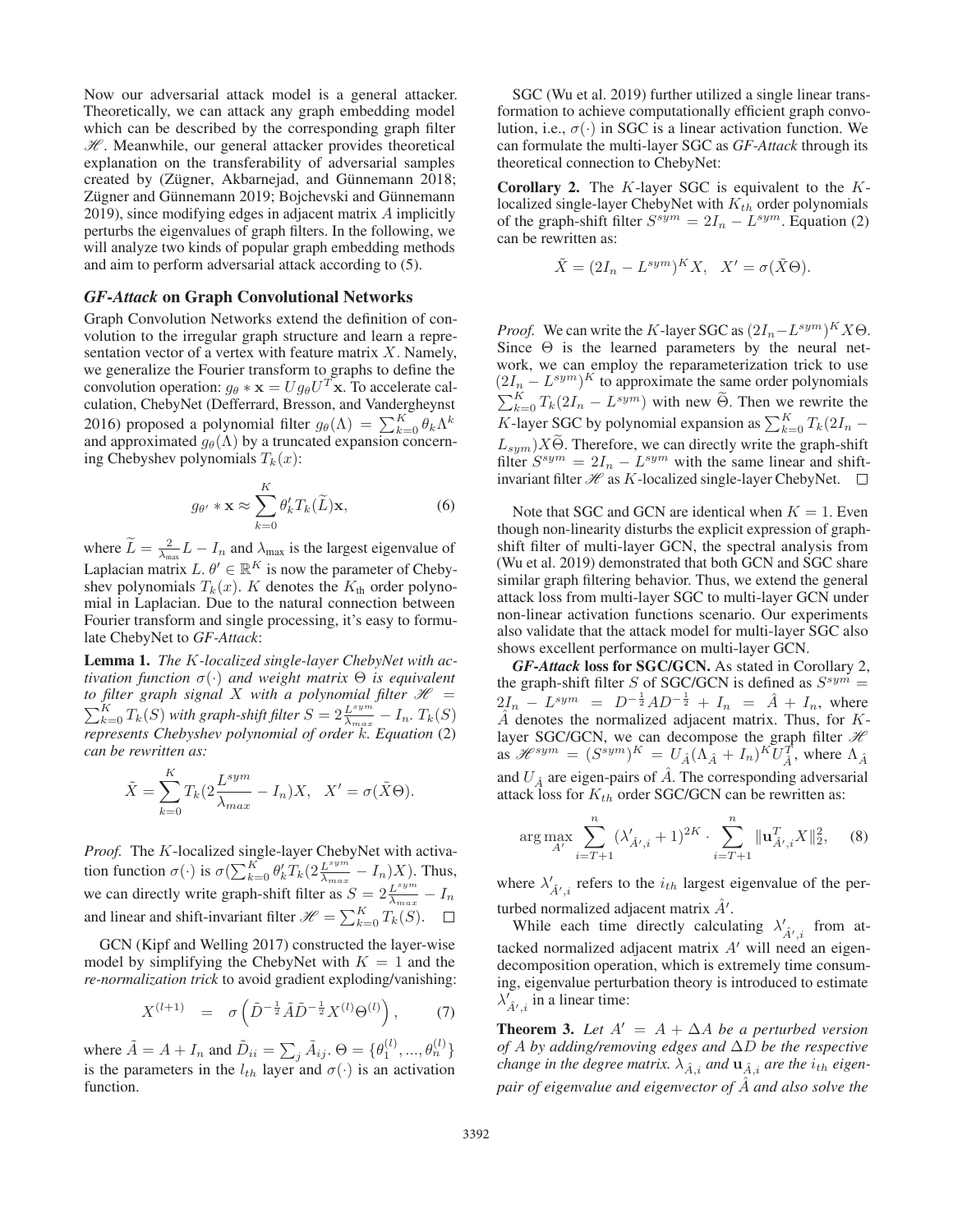*generalized eigen-problem*  $A\mathbf{u}_{\hat{A},i} = \lambda_{\hat{A},i}D\mathbf{u}_{\hat{A},i}$ . Then the perturbed generalized eigenvalue  $\lambda^{'}_{\hat{A},i}$  is approximately as:

$$
\lambda'_{\hat{A'},i} \approx \lambda_{\hat{A},i} + \frac{\mathbf{u}_{\hat{A},i}^T \Delta A \mathbf{u}_{\hat{A},i} - \lambda_{\hat{A},i} \mathbf{u}_{\hat{A},i}^T \Delta D u_{\hat{A},i}}{\mathbf{u}_{\hat{A},i}^T D \mathbf{u}_{\hat{A},i}}.
$$
 (9)

 $\Box$ 

*Proof.* Please kindly refer to (Zhu et al. 2018).

With Theorem 3, we can directly derive the explicit formulation of  $\lambda'_{\hat{A'}}$  perturbed by  $\Delta A$  on adjacent matrix A.

## *GF-Attack* on Sampling-based Graph Embedding

Sampling-based graph embedding learns vertex representations according to sampled vertices, vertex sequences, or network motifs. For instance, LINE (Tang et al. 2015) with second order proximity intends to learn two graph representation matrices  $X'$ ,  $Y'$  by maximizing the NEG loss of the skip-gram model:

$$
\mathcal{L} = \sum_{i=1}^{|\mathcal{V}|} \sum_{j=1}^{|\mathcal{V}|} A_{i,j} \Big( \log \sigma(x_i'^T y_j') + b \mathbb{E}_{j' \sim P_N} [\log \sigma(-x_i'^T y_j')] \Big),\tag{10}
$$

where  $x_i'$ ,  $y_i'$  are rows of X', Y' respectively;  $\sigma$  is the sigmoid function; b is the negative sampling parameter;  $P_N$ denotes the noise distribution generating negative samples. Meanwhile, DeepWalk (Perozzi, Al-Rfou, and Skiena 2014) adopts the similar loss function except that  $A_{i,j}$  is replaced with an indicator function indicating whether vertices  $v_i$  and  $v_i$  are sampled in the same sequence within given context window size  $K$ .

From the perspective of sampling-based graph embedding models, the embedded matrix is obtained by generating training corpus for the skip-gram model from adjacent matrix or a set of random walks. (Yang and Liu 2015; Qiu et al. 2018) show that Point-wise Mutual Information (PMI) matrices are implicitly factorized in sampling-based embedding approaches. It indicates that LINE/DeepWalk can be rewritten into a matrix factorization form:

Lemma 4. *(Qiu et al. 2018) Given context window size* K *and number of negative sampling* b *in skip-gram, the result of DeepWalk in matrix form is equivalent to factorize matrix:*

$$
M = \log \left( \frac{vol(G)}{bK} \left( \sum_{k=1}^{K} (D^{-1}A)^k \right) D^{-1} \right), \tag{11}
$$

where  $vol(G) = \sum_i \sum_j A_{ij} = \sum_i D_{ii}$  denotes the volume<br>of graph *C* And *I* INE can be viewed as the special case of *of graph* G*. And LINE can be viewed as the special case of DeepWalk with*  $K = 1$ .

For proof of Lemma 4, please kindly refer to (Qiu et al. 2018). Inspired by this insight, we prove that LINE can be viewed from a GSP manner as well:

**Theorem 5.** *LINE is equivalent to filter a graph signal*  $X =$  $\frac{1}{b}I_n$  with a polynomial filter  $\mathcal H$  and fixed parameters  $\Theta =$  $vol(G)D^{-1}$ .  $\mathscr{H} = S$  *is constructed by graph-shift filter*  $S^{rw} = I_ - - L^{rw}$  *Equation (2) can be rewritten as:*  $S^{rw} = I_n - L^{rw}$ . Equation (2) can be rewritten as:

$$
\tilde{X} = \frac{1}{b}(I_n - L^{rw})D^{-1}I_n, \quad X' = log(vol(G)\tilde{X}).
$$

Note that LINE is formulated from an optimized unsupervised NEG loss of skip-gram model. Thus, the parameter Θ and value of the NCG loss have been fixed at the optimal point of the model with given graph signals.

We can extend Theorem 5 to DeepWalk since LINE is a 1-window special case of DeepWalk:

**Corollary 6.** The output of  $K$ -window DeepWalk with  $b$ negative samples is equivalent to filtering a set of graph signals  $X = \frac{1}{b}I_n$  with given parameters  $\Theta = \text{vol}(G)D^{-1}$ .<br>Fouation (2) can be rewritten as: Equation (2) can be rewritten as:

$$
\tilde{X} = \frac{1}{bK} \sum_{k=1}^{K} (I_n - L^{rw})^k D^{-1} I_n, \quad X' = \log(\text{vol}(G)\tilde{X}).
$$

*Proof of Theorem 5 and Corollary 6.* With Lemma 4, we can explicitly write DeepWalk as  $\exp(M)$  =  $\frac{\text{vol}(G)}{b} \left( \sum_{k=1}^{K} \frac{1}{K} \left( I_n - L^{rw} \right)^k D^{-1} I_n \right).$  Therefore, we<br>can directly have the explicit expression of Fouation (2) on  $\frac{b}{b} (\sum_{k=1}^n \overline{K}^{(1_n)} - L^n) D^{(1_n)}$ . Therefore, we<br>can directly have the explicit expression of Equation (2) on LINE/DeepWalk.  $\Box$ 

*GF-Attack* loss for LINE/DeepWalk. As stated in Corollary 6, the graph-shift filter  $S$  of DeepWalk is defined as  $S^{rw} = I_n - L^{rw} = D^{-1}A = D^{-\frac{1}{2}}AD^{\frac{1}{2}}$ . Therefore,<br>graph filter  $\mathcal{H}$  of the K-window DeepWalk can be degraph filter  $H$  of the K-window DeepWalk can be decomposed as  $\mathcal{H}^{rw} = \frac{1}{K} \sum_{k=1}^{K} (S^{rw})^k$ , which satisfies  $\mathscr{H}^{rw} D^{-1} = D^{-\frac{1}{2}} U_{\hat{A}} (\frac{1}{K} \sum_{k=1}^{K} \Lambda_{\hat{A}}^{k}) U_{\hat{A}}^{T} D^{-\frac{1}{2}}.$ 

Since multiplying  $D^{-\frac{1}{2}}$  in *GF-Attack* loss brings extra complexity, (Qiu et al. 2018) provides us a way to well approximate the perturbed  $\lambda'_{\mathscr{H}^{rw}D^{-1}}$  without this term.

Inspired by (Qiu et al. 2018), we can find that both the magnitude of eigenvalues and smallest eigenvalue of  $\mathcal{H}^{rw}D^{-1}$  are always well bounded. Thus we can approximate  $\lambda'_{\mathscr{H}^{rw}D^{-1}} \approx \frac{1}{d_{\min}} \lambda'_{U_{\hat{A}}(\frac{1}{K} \sum_{k=1}^{K} \Lambda_{\hat{A}}^k) U_{\hat{A}}^T}$ . Therefore, the corresponding adversarial attack loss of  $K_{th}$  order DeepWalk can be rewritten as:

$$
\arg \max_{A'} \sum_{i=T+1}^{n} \left(\frac{1}{d_{\min}} \left| \frac{1}{K} \sum_{k=1}^{K} \lambda'^{k}_{\hat{A'},i} \right| \right)^2 \cdot \sum_{i=T+1}^{n} \|\mathbf{u}^T_{\hat{A'},i} X\|_2^2.
$$
\n(12)

When  $K = 1$ , Equation (12) becomes the adversarial attack loss of LINE. Similarly, Theorem 3 is utilized to estimate  $\lambda'_{\hat{A'}}$  in the loss of LINE/DeepWalk.

#### The Attack Algorithm

Now the general attack loss is established, the goal of our adversarial attack is to misclassify a target vertex  $t$  from an attributed graph  $G(V, \mathcal{E})$  given a downstream node classification task. We start by defining the candidate flips then the general attack loss is responsible for scoring the candidates.

We first adopt the hierarchical strategy in (Dai et al. 2018) to decompose the single edge selection into two ends of this edge in practice. Then we let the candidate set  $C$  for edge selection contains all vertices (edges and non-edges) directly accessary to the target vertex, i.e.  $\mathcal{C} = \{(v, t)|v \neq t\}$ , as (Dai et al. 2018; Bojchevski and Günnemann 2019). Intuitively,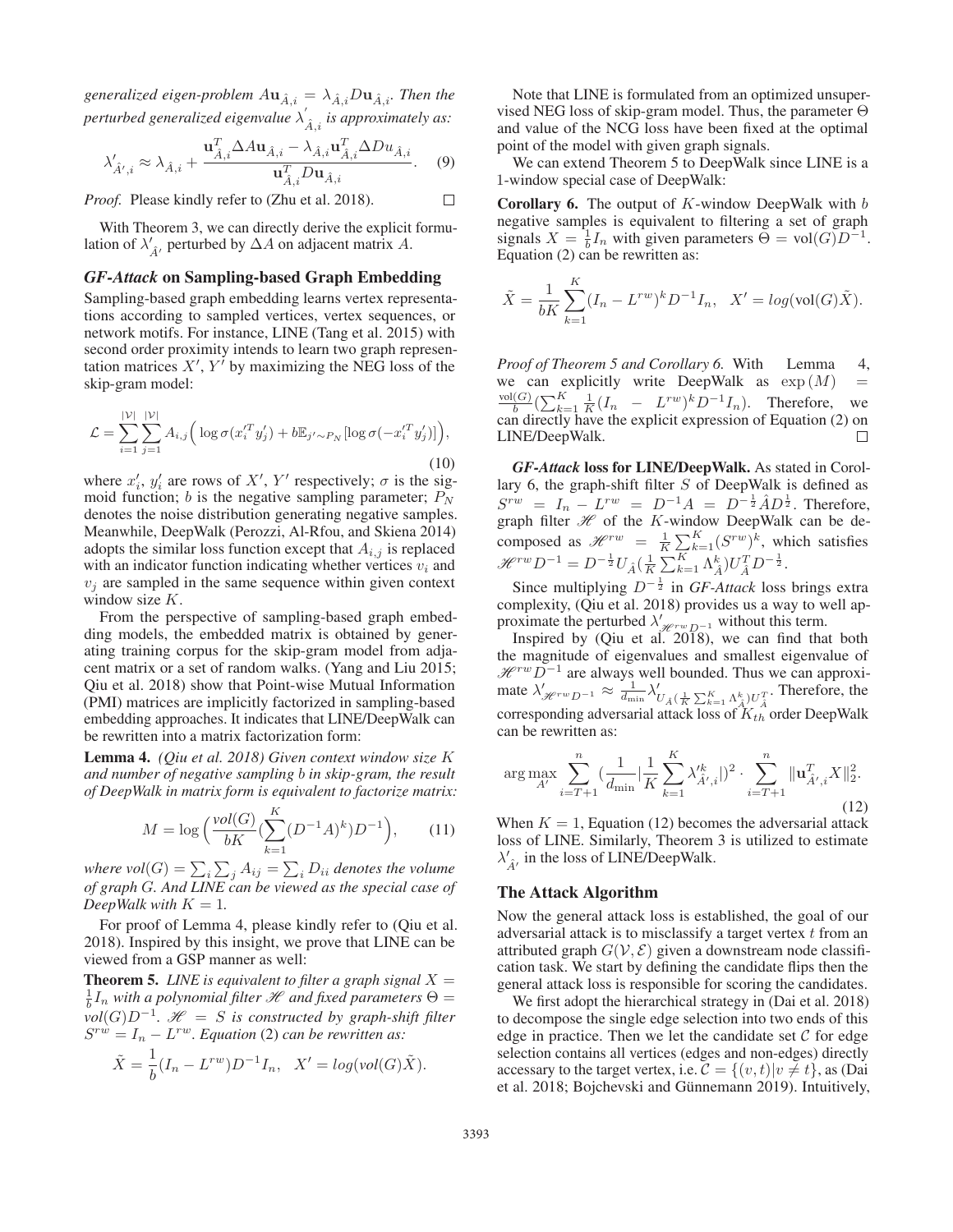Algorithm 1 Graph Filter Attack (GF-Attack) adversarial attack algorithm under RBA setting

#### Input:

Adjacent Matrix  $A$ ; feature matrix  $X$ ; target vertex  $t$ ; number of top-T smallest singular values/vectors selected T; order of graph filter K; fixed budget  $\beta$ .

Output:

Perturbed adjacent Matrix  $A'$ .

- 1: Initial the candidate flips set as  $C = \{(v, t)|v \neq t\},\$ eigenvalue decomposition of  $\hat{A} = U_{\hat{A}} \Lambda_{\hat{A}} U_{\hat{A}}^T;$
- 2: for  $(v, t) \in C$  do<br>3: Approximate  $\Lambda$
- 3: Approximate  $\Lambda_A^j$  resulting by removing/inserting edge  $(v, t)$  via Equation (9);
- 4: Update  $Score_{(v,t)}$  from loss Equation (8) or Equation (12);
- 5: end for

6:  $\mathcal{C}_{sel} \leftarrow$  edge flips with top- $\beta$  Score;

- 7:  $A' \leftarrow A \pm \mathcal{C}_{sel};$
- 8: return  $A'$

further away the vertices from target  $t$ , less influence they impose on  $t$ . Meanwhile, experiments in (Zügner, Akbarnejad, and Günnemann 2018; Bojchevski and Günnemann 2019) also showed that they can do significantly more damage compared to candidate flips chosen from other parts of graph. Thus, our experiments are restricted on such choices.

Overall, for a given target vertex  $t$ , we establish the target attack by sequentially calculating the corresponding *GF-Attack* loss w.r.t graph-shift filter S for each flip in candidate set as scores. Then with a fixed budget  $\beta$ , the adversarial attack is accomplished by selecting flips with top- $\beta$  scores as perturbations on the adjacent matrix A of clean graph. Details of the *GF-Attack* adversarial attack algorithm under RBA setting is in Algorithm 1.

## Experiments

Datasets. We evaluate our approach on three real-world datasets: Cora, Citeseer and Pubmed. In all three citation network datasets, vertices are documents with corresponding bag-of-words features and edges are citation links. The data preprocessing settings are closely followed the benchmark setup in (Kipf and Welling 2017). Only the largest connected component (LCC) is considered to be consistent with (Zügner, Akbarnejad, and Günnemann 2018). For statistical overview of datasets, please kindly refer to (Zügner, Akbarnejad, and Günnemann 2018).

Baselines. In current literatures, few of studies strictly follow the restricted black-box attack setting. They utilize the additional information to help construct the attackers, such as labels (Zügner, Akbarnejad, and Günnemann 2018), gradients (Dai et al. 2018), etc.

Hence, we compare four baselines with the proposed attacker under RBA setting as follows:

• *Random* (Dai et al. 2018): for each perturbation, randomly choosing insertion or removing of an edge in graph G. We report averages over 10 different seeds to alleviate the influence of randomness.

- *Degree* (Tong et al. 2012): for each perturbation, inserting or removing an edge based on degree centrality, which is equivalent to the sum of degrees in original graph G.
- *RL-S2V* (Dai et al. 2018): a reinforcement learning based attack method, which learns the generalizable attack policy for GCN under RBA scenario.
- $A_{class}$  (Bojchevski and Günnemann 2019): a matrix perturbation theory based black-box attack method designed for DeepWalk. Then  $A_{class}$  evaluates the targeted attacks on node classification by learning a logistic regression.

Target Models. To validate the generalization ability of our proposed attacker, we choose four popular graph embedding models: GCN (Kipf and Welling 2017), SGC (Wu et al. 2019), DeepWalk (Perozzi, Al-Rfou, and Skiena 2014) and LINE (Tang et al. 2015) for evaluation. First two of them are Graph Convolutional Networks and the others are sampling-based graph embedding methods. For DeepWalk, the hyperparameters are set to commonly used values: window size as 5, number of negative sampling in skip-gram as 5 and top-128 largest singular values/vectors. A logistic regression classifier is connected to the output embeddings of sampling-based methods for classification. Unless otherwise stated, all Graph Convolutional Networks contain two layers.

**Attack Configuration.** A small budget  $\beta$  is applied to regulate all the attackers. To make this attacking task more challenging,  $\beta$  is set to 1. Specifically, the attacker is limited to only add/delete a single edge given a target vertex  $t$ . For our method, we set the parameter  $T$  in our general attack model as  $n-T = 128$ , which means that we choose the top-T smallest eigenvalues for T-rank approximation in embedding quality measure. Unless otherwise indicated, the order of graph filter in *GF-Attack* model is set to  $K = 2$ . Following the setting in (Zügner, Akbarnejad, and Günnemann 2018), we split the graph into labeled (20%) and unlabeled vertices (80%). Further, the labeled vertices are splitted into equal parts for training and validation. The labels and classifier is invisible to the attacker due to the RBA setting. The attack performance is evaluated by the decrease of node classification accuracy following (Dai et al. 2018).

### Attack Performance Evaluation

In the section, we evaluate the overall attack performance of different attackers.

Attack on Graph Convolutional Networks. Table 1 summaries the attack results of different attackers on Graph Convolutional Networks. Our *GF-Attack* attacker outperforms other attackers on all datasets and all models. Moreover, *GF-Attack* performs quite well on 2 layers GCN with nonlinear activation. This implies the generalization ability of our attacker on Graph Convolutional Networks.

Attack on Sampling-based Graph Embedding. Table 1 also summaries the attack results of different attackers on sampling-based graph embedding models. As expected, our attacker achieves the best performance nearly on all target models. It validates the effectiveness of our method on attacking sampling-based models.

Another interesting observation is that the attack performance on LINE is much better than that on DeepWalk. This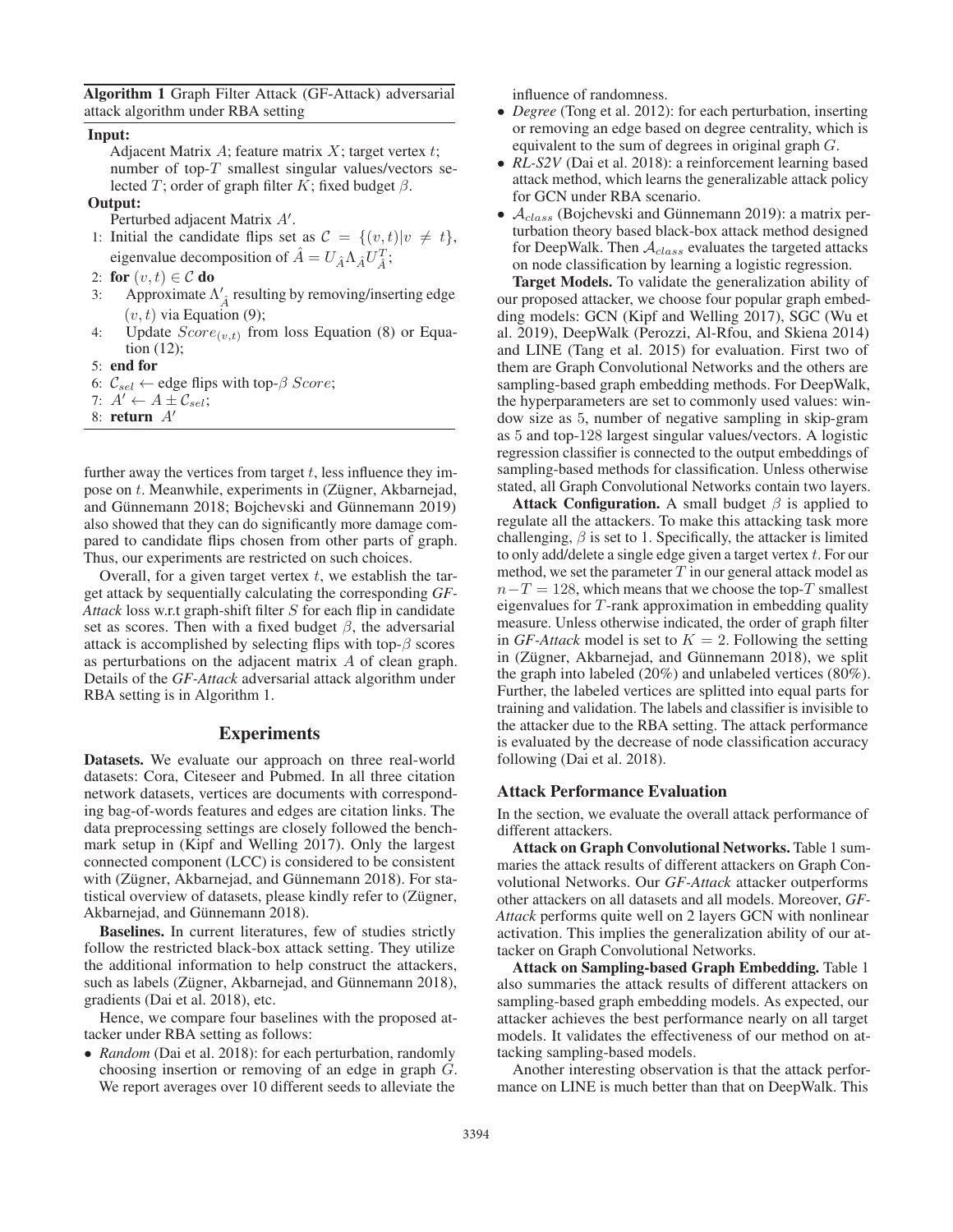| Dataset               | Cora       |         |          |             | Citeseer   |            |          |             | Pubmed     |         |          |             |
|-----------------------|------------|---------|----------|-------------|------------|------------|----------|-------------|------------|---------|----------|-------------|
| Models                | <b>GCN</b> | SGC     | DeepWalk | <b>LINE</b> | <b>GCN</b> | <b>SGC</b> | DeepWalk | <b>LINE</b> | <b>GCN</b> | SGC     | DeepWalk | <b>LINE</b> |
| (unattacked)          | 80.20      | 78.82   | 77.23    | 76.75       | 72.50      | 69.68      | 69.68    | 65.15       | 80.40      | 80.21   | 78.69    | 72.12       |
| Random                | $-1.90$    | $-1.22$ | $-1.76$  | $-1.84$     | $-2.86$    | $-1.47$    | $-6.62$  | $-1.78$     | $-1.75$    | $-1.77$ | $-1.25$  | $-1.01$     |
| Degree                | $-2.21$    | $-4.42$ | $-3.08$  | $-12.40$    | $-4.68$    | $-5.21$    | $-9.67$  | $-12.55$    | $-3.86$    | $-4.44$ | $-2.43$  | $-13.05$    |
| $RL-S2V$              | $-5.20$    | $-5.62$ | $-5.24$  | $-10.38$    | $-6.50$    | $-4.08$    | $-12.13$ | $-20.10$    | $-6.40$    | $-6.11$ | $-6.10$  | $-13.21$    |
| $\mathcal{A}_{class}$ | $-3.62$    | $-2.96$ | $-6.29$  | $-7.55$     | $-3.48$    | $-2.83$    | $-12.56$ | $-10.28$    | $-4.21$    | $-2.25$ | $-3.05$  | $-6.75$     |
| GF-Attack             | $-7.06$    | $-6.73$ | $-5.31$  | $-13.27$    | $-7.78$    | $-6.19$    | $-12.50$ | $-22.11$    | -7.96      | $-7.20$ | $-7.43$  | $-14.16$    |

Table 1: Summary of the change in classification accuracy (in percent) compared to the clean/original graph. Single edge perturbation under RBA setting. Lower is better.



Figure 2: Comparison between order K of *GF-Attack* and number of layers in GCN/SGC on Citeseer.

Table 2: Running time (s) comparison over all baseline methods on Citeseer. We report the 10 times average running time of processing single node for each model.

|          | Models Random Degree RL-S2V |       |        | $\mathcal{A}_{class}$ | GF-Attack |
|----------|-----------------------------|-------|--------|-----------------------|-----------|
| Citeseer | 0.19                        | 42.21 | 222.80 | 146.58                | 12.78     |

result may due to the deterministic structure of LINE, while the random sampling procedure in DeepWalk may help raise the resistance to adversarial attack. Moreover, *GF-Attack* on all graph filters successfully drop the classification accuracy on both Graph Convolutional Networks and sampling-based models, which again indicates the transferability of our general model in practice.

## Evaluation of Multi-layer GCNs

To further inspect the transferability of our attacker, we conduct attack towards multi-layer Graph Convolutional Networks w.r.t the order of graph filter in *GF-Attack* model. Figure 2 presents the attacking results on 2, 3, 4 and 5 layers GCN and SGC with different orders, and the number followed by *GF-Attack* indicates the graph-shift filter order K in general attack loss. From Figure 2, we can observe that: first, the transferability of our general model is demonstrated, since all graph-shift filters in loss with different order K can perform the effective attack on all models. Interestingly, *GF-Attack-5* achieves the best attacking performance in most cases. It implies that the higher order filter contains higher order information and has positive effects on attack to simpler models. Second, the attacking performance on SGC is always better than GCN under all settings. We conjecture that the non-linearity between layers in GCN successively adding robustness to GCN.

### Evaluation under Multi-edge Perturbation Settings

In this section, we evaluate the performance of attackers with multi-edge perturbation, i.e.  $\beta > 1$ . The results of multiedge perturbations on Cora under RBA setting are reported in Figure 3 for demonstration. Clearly, with increasing of the number of perturbed edges, the attacking performance gets better for each attacker. Our attacker outperforms other baselines on all cases. It validates that our general attacker can still perform well when fixed budget  $\beta$  becomes larger.



Figure 3: Multiple-edge attack results on Cora under RBA setting. Lower is better.

## Computational Efficiency Analysis

In this section, we empirically evaluate the computational efficiency of our *GF-Attack*. The running time (s) comparison of 10 times average on Citeseer is demonstrated in Table 2. While being less efficient than two native baselines (*Random*